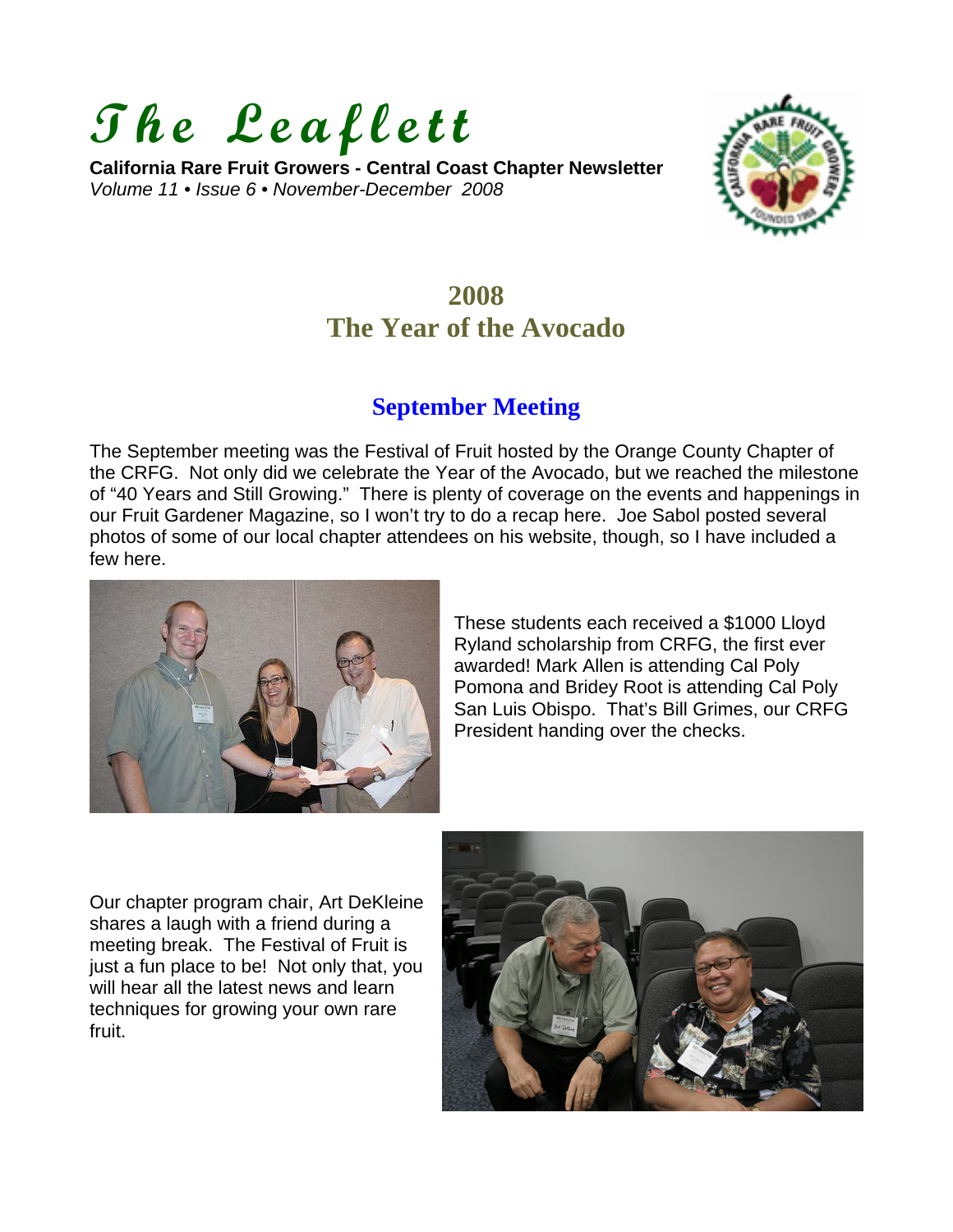

True to his word, Jack Swords took some of his huge Nipomo Jaboticabas to the fruit tasting. People were amazed at the size of his produce! Hope you'll have some of your plants at the December exchange, Jack!

Choung Crowe had a fabulous time, too, helping another of our local chapter members, Gabrielle Robbins; celebrate the winning of **three** plants in the raffle! The Festival of Fruit is held every year and hosted by a different chapter. Next year, the event will be hosted by the Redwood Empire chapter in Sonoma County. Make plans to attend. You will be glad you did.



#### October Meeting



On Saturday, October 11, 2008, the Central Coast Chapter of the California Rare Fruit Growers went to the Talley Farms in Arroyo Grande where we were hosted by Ryan Talley, Vice-President and Director of Farming Operations, and his aunt, Rosemary Talley, (in photo on right speaking to the crowd) who is the Corporate Secretary. The Talley family's farming tradition started in 1948, when Oliver Talley began farming in the Arroyo

Grande Valley.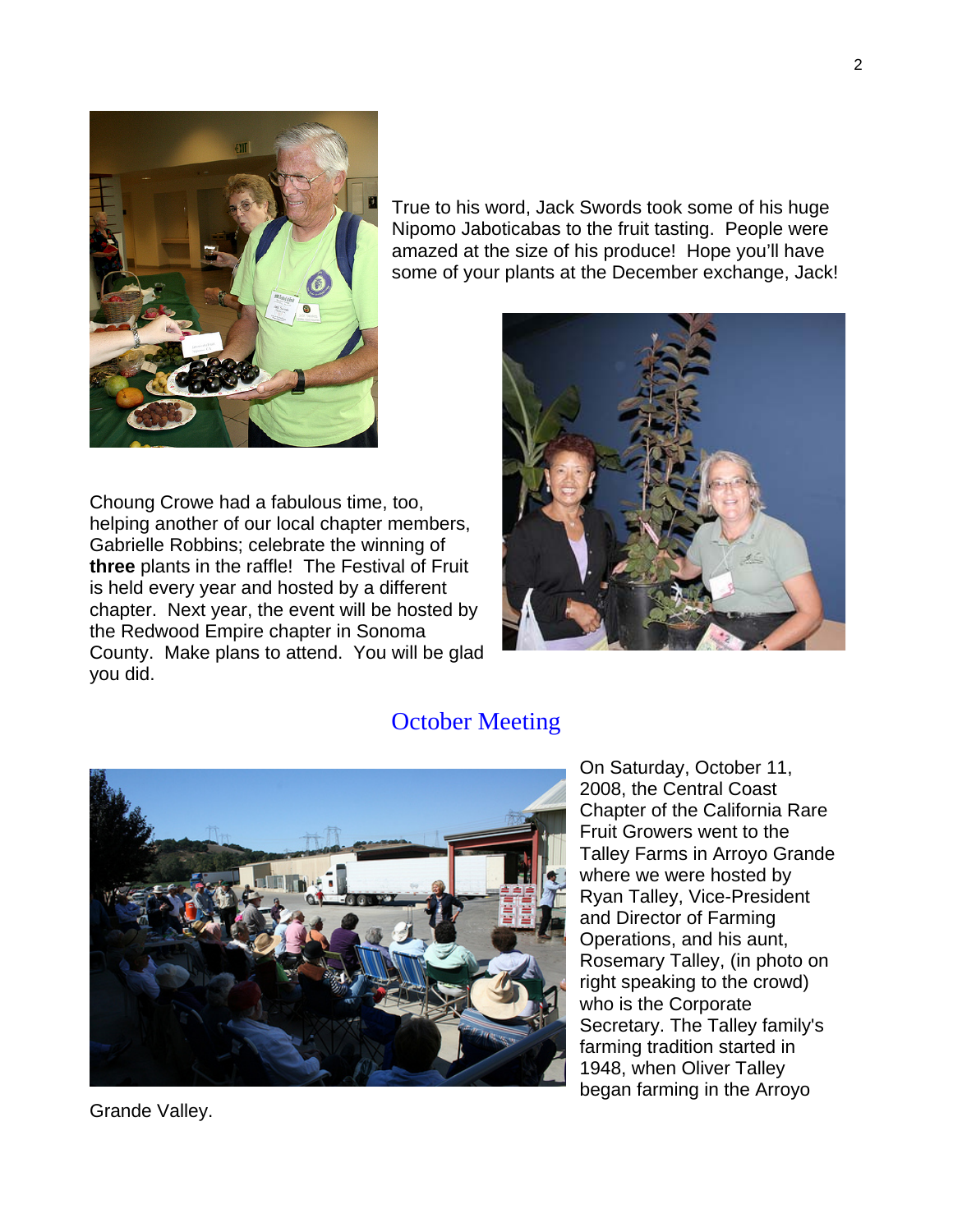Now, 60 years later, second and third generations of his family are still making Talley Farms a viable operation by growing bell peppers, cilantro, zucchini, lemons, avocados and a variety of heirloom tomatoes. Over 85 members and guests enjoyed our time learning, viewing and tasting. A big "Thanks" to Rosemary and Ryan for a memorable afternoon! (Photo on right shows Ryan Talley, Joe Sabol, Rosemary Talley, and Lark Carter. The photo below is of some of our happy "tasters".) Thanks for the photos, Joe!





### **La Purisima Pear Tree Update**

The La Purisima Mission heirloom pear grafted by our own chapter co-chair, Patti Schober, is off to its new home in the gardens at Mission San Antonio de Padua in Jolon (near Ft. Hunter-Liggett). That mission has three very old pear trees and they are hoping we'll be able to send some more "master grafters" to help them save their heirlooms. Good job, all of you!

#### **Kaffir Lime and Serendipity**

Have you ever noticed how something will come to your attention in an unintentional way and all of a sudden, you see more and more information on it? That's serendipity! And that is exactly how I became aware of the Kaffir Lime. I ran across some Thai recipes that sounded really interesting that used Kaffir lime leaves and zest as seasoning. I think citrus leaves are absolutely beautiful, and I've used them as decorations, but I never imagined cooking with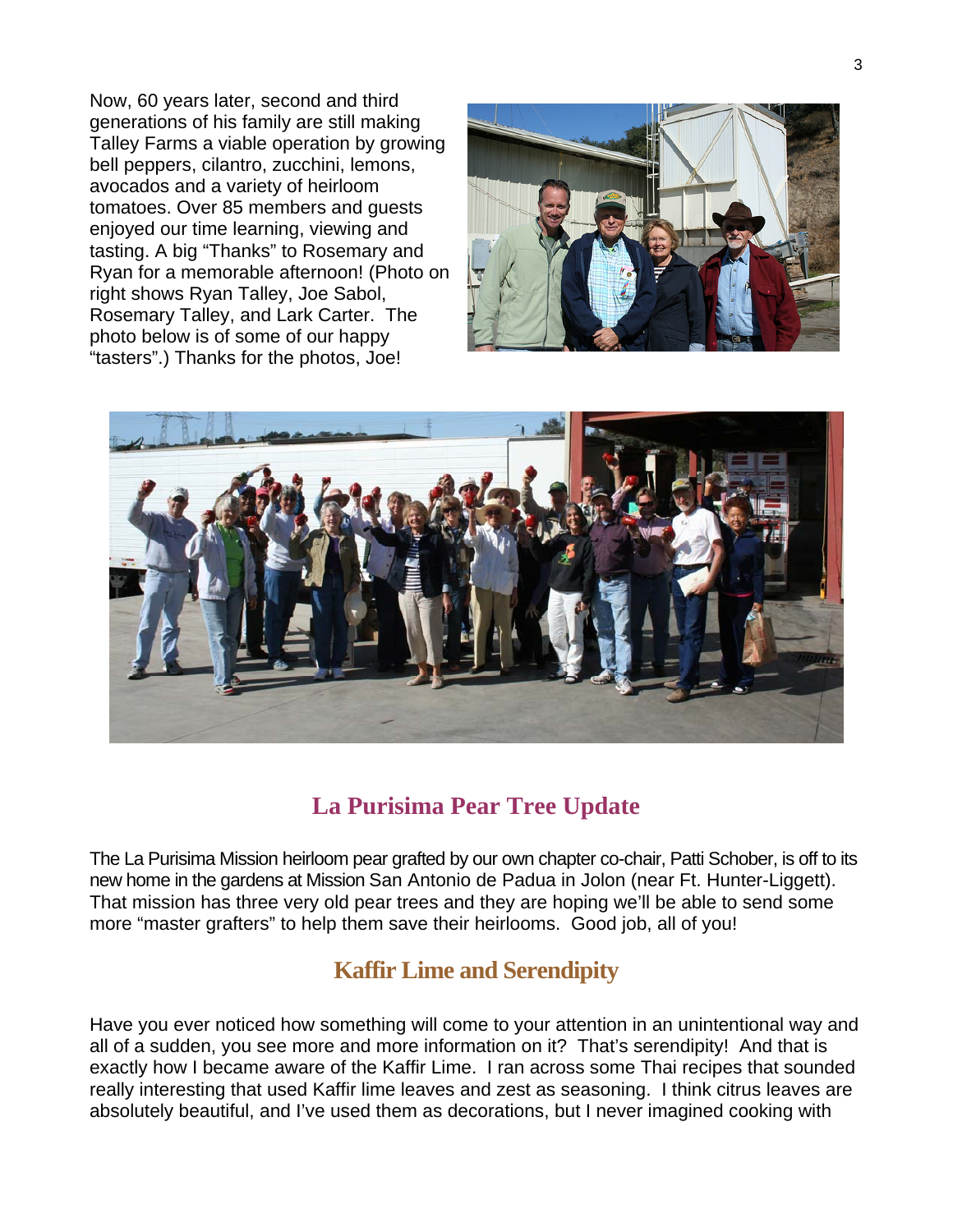them. I decided to find out more about Kaffir limes and whether or not the tree would be something I'd want to grow.

On further investigation, I learned that it is a beautiful tree that adapts well to growing in a pot and that the young leaves are very popular for seasoning in Thai food. I'd decided to write about it as something others might want to grow, too, on the same day I got my new Fruit Gardener magazine. Imagine my surprise when I saw that included in the "Jamming with Jamlady" section was a recipe from the cookbook *The Food of Thailand* that used "three shredded Kaffir lime leaves". So, what else could I do, but share with you all about this unusual citrus tree with edible leaves?



I found the most concise information on the tree and how to grow it on the Four Winds Growers website. (They also have a large ad in the current Fruit Grower magazine—more serendipity?) As you can see in the photo on the left from their site, the fruit is rather unusual looking—which enlivens dinner conversation when people ask about that "different" taste. The leaves are glossy and doublelobed, making the tree easy to identify. The fruit is about the same size as Western limes, but are actually grown more for their leaves and peel, rather than juice.

They are sold as dwarf trees through Four Winds Growers and may be available at your local Orchard Supply—if not they can order it for you from Four Winds—and you aren't out the shipping. (I'll bet CRFG member Norman Beard has them, too, at his Goleta nursery!) In Thailand the leaves and zest are used for many other purposes, such as cleaning, freshening the air, brushing teeth, and calming the stomach.

 Kasma Loha-unchit, author of the book, *It Rains Fishes: Legends, Traditions and the Joys of Thai Cooking*, also has a wonderful website that talks about how to grow your own Kaffir lime. She has lots of advice in the section entitled, "Growing Kaffir Lime Trees in the Bay Area." Her main advice is to buy a tree already in at least a 5-gallon container. It can be left in that size for several years. She also says that you buy your tree after danger of frost in your area so that the tree can acclimate. They are actually fairly cold tolerant once established. Visit her website: [www.thaifoodandtravel.com](http://www.thaifoodandtravel.com/) for more information and for some easy recipes to try using your very own Kaffir lime!

#### **Raffle Readiness**

There are plans being made for the Annual CRFG party to be held this December 13, at the PG&E building at 6588 Ontario Rd. SLO. The Potluck is where you bring your favorite recipe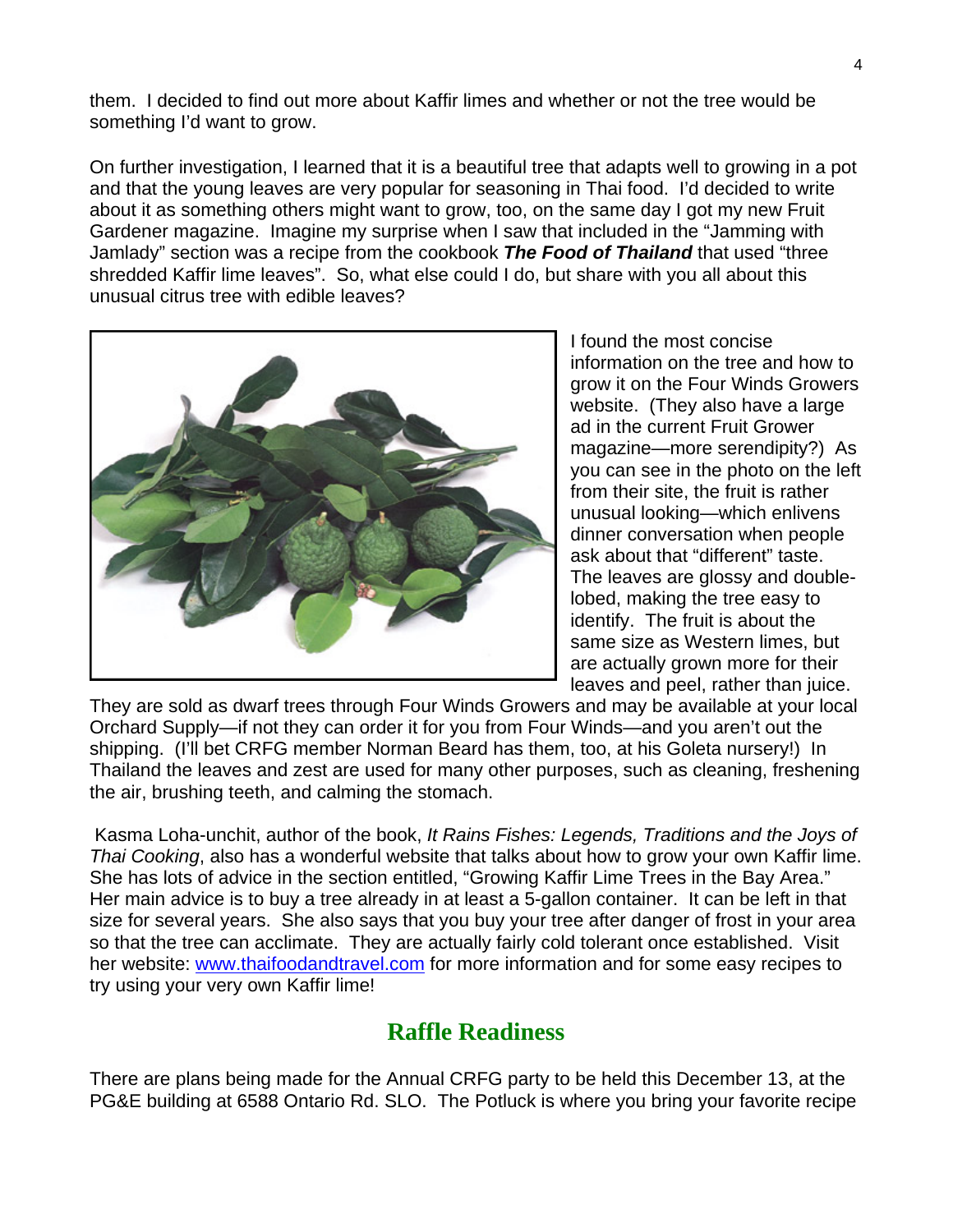for all to taste! This year for the plant Exchange/Raffle we will be using a simple guideline as follows.

!. All plants should be **EDIBLE.** We will accept those that are not edible, but they will be in a separate exchange section when they can only be exchanged for another non-edible plant.

2. All plants are to be labeled before they arrive with the following information:

- A. **Edible or not edible.**
- B. **Source**--who grew it?
- C. **Contact** information of the grower (telephone # or email).

This way, we will learn more about the plants in our exchange, things will move quicker, and we will have a more educational meeting.

In the past, a few members of CRFG have grown the most plants for the plant exchanges. Plans are being made to share propagation methods with the membership so that more members can participate in the various ways by grafting, budding, growing from seed, making cuttings and air layering. Please let the CRFG officers know if you would be interested in such a meeting?

Raffle Chairpersons Marv and Pet Daniels

### **Newsletter Fees Due**

Joe Malatesta, Mary Ann Vasconcellos, Dale Openshaw, Inge Elbourne, Priscilla Ko, Michael Ferreri, Bernard Diggins, Judith Richmond, and Will Davis.

#### **Announcements**

**WELCOME NEW MEMBERS:** Francesca Fairbrother, Barbara Murphy, Leo & Rae Wulff, Dean Morgridge, and Barbara Pascoe.

**JOIN CRFG:** If you **haven't** joined the **California Rare Fruit Growers**, why not? With your membership you receive a wonderful color magazine, *The Fruit Gardener***,** filled with great articles on fruit growing, news, many chapter activities and contacts. You can also vote on important membership issues and even elect the governing board. Where else can you get so much for a mere \$2.50 a month? That's less than one trip to that specialty coffee place! Dues are **\$30 annually** or **3 years for \$87**. Membership applications are available from **Joe Sabol**. Call him at **544-1056** if you can't find him at a meeting or sign-up online at www.crfg.org

**CHAPTER NEWSLETTER FEES:** Pay your chapter newsletter fees now for five years (saving our treasurer Dick Pottratz lots of work and begging) and **you will be entered into a special drawing** at our Annual Christmas Meeting where you could win a year's membership to the California Rare Fruit Growers! Wow! That is a \$30 value. Not only that, by paying the five-year rate of \$25, you will save yourself \$5 (since the annual fee is \$6).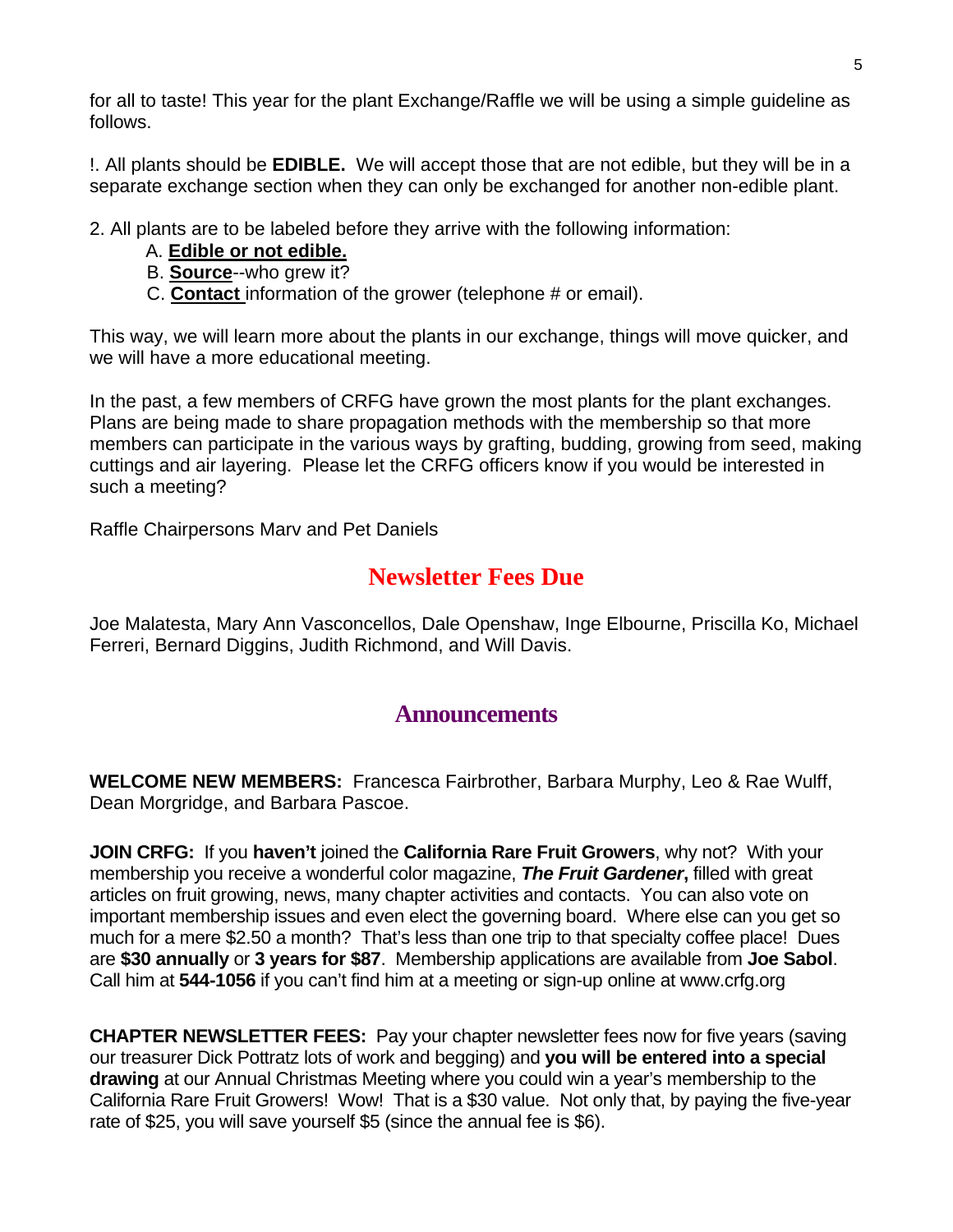**MULCH AND FIREWOOD GIVEAWAY:** Saturday, November 15th, 2008 from 8:00 A.M. to 2:00 P.M. at 25 Prado Road, SLO City Corporation Yard. This green waste recycling program is for residential use only, no contractors or retailers. The wood rounds and rough wood chips are generated from various tree trimming activities.

City staff will be onsite to assist with loading of pick-ups and small trailers. Residents are encouraged to bring smaller containers to fill up themselves. Citizens are asked to follow the directional signs at 25 Prado Road to the loading area.

Donations will be accepted to help cover future Arbor Day activities and tree plantings within our Urban Forest. Arbor Day is Saturday, April 25, 2009.

**OMEGA GRAFTING TOOL:** David Maislen will be taking orders for the Omega Grafting Tool from Australia at the November meeting. Cost will be \$50-60, which includes freight. He hopes to have them in hand by the February Scion Exchange meeting.

**LINDCOVE OPEN HOUSE:** Commercial Citrus growers are invited to attend the Citrus Fruit Display and Tasting on Friday December 12th from 10:00 A.M. to 2:00 P.M. in the Conference Center. Researchers and extension personnel will be present to answer your questions. This is an excellent opportunity to taste and evaluate citrus selections.

On Saturday, December 13th, the Public is welcome to the Citrus Fruit Display and Tasting from 9:00 A.M. to 12:00 P.M.

The University of California Lindcove Research and Extension Center is located at 22963 Carson Avenue (Corner of Road 228 and Avenue 315 North of Exeter) Exeter, CA. For more information, please contact Anita Hunt at 559-592-2408 Ext. 151 or by email at [amdhunt@ucdavis.edu](mailto:amdhunt@ucdavis.edu)

Calendar of Meetings – 2008 and 2009

Meetings are held the **second Saturday** of the month and **begin at 1:30 PM** unless otherwise indicated. Bring a friend, car pool, and, for most meetings, **bring a chair** for all in your party. Pet Daniels suggests we **bring our own bottled water** to drink, too. What fun it is to be a member of **CRFG**!

**November 8—San Luis Obispo High School Greenhouse:** Erin Thompson, the SLOHS horticulture teacher, has invited our chapter to visit the High School Agriculture Department and tour the greenhouse facilities. Students will demonstrate how to make holiday hanging flower baskets, guide our tours, and talk about their projects. Ms. Thompson will share her dreams for the greenhouse during the coming year and may invite us to offer help. She is very enthusiastic about helping high school students develop an interest in greenhouses. Sharing ideas about propagating and growing plants will be enjoyable!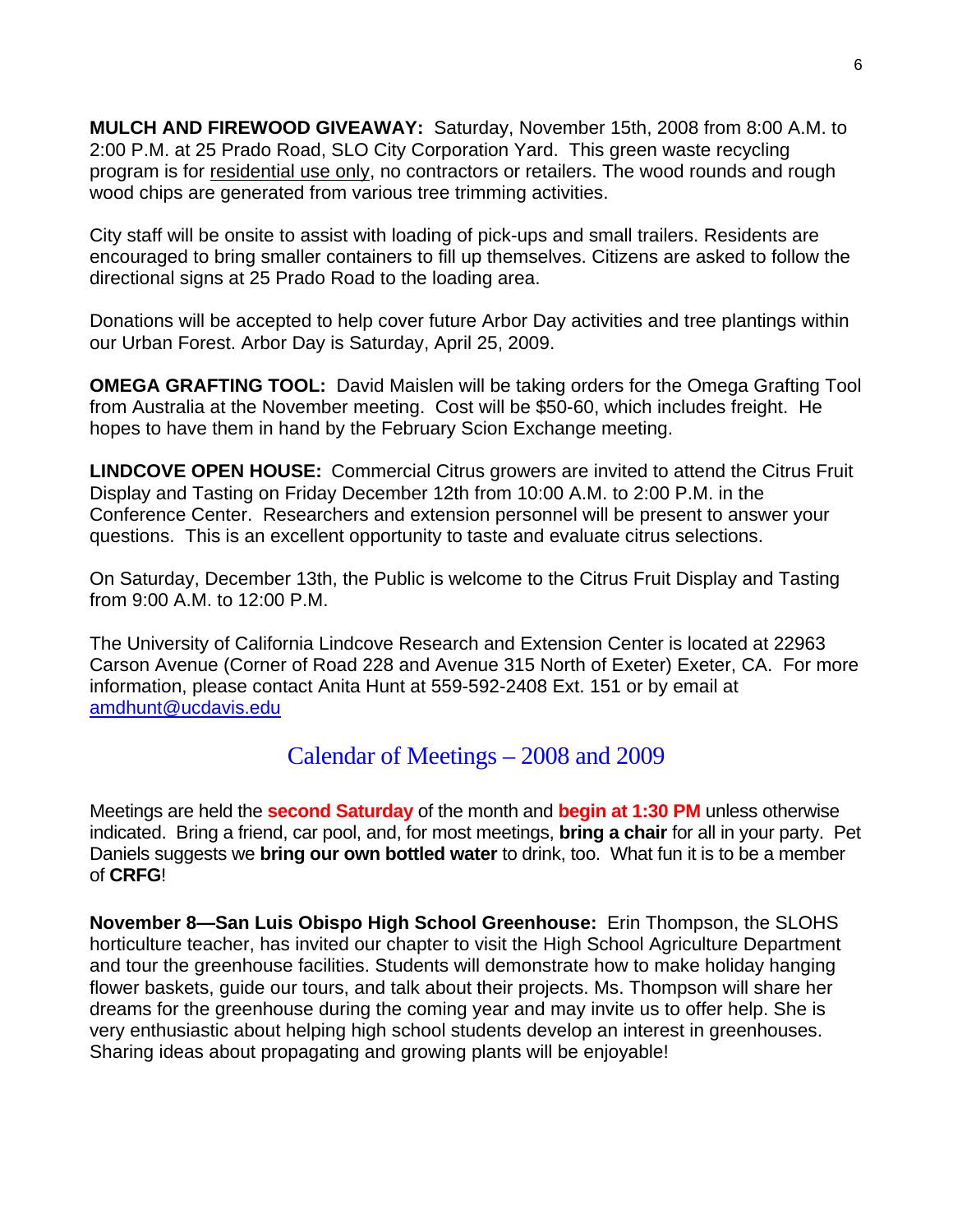Students and Central Coast members will share ideas about growing hanging baskets during the winter season. Central Coast CRFG members will become students as the SLOHS students teach us how to make baskets and judge our work.

Local Chapter members will also make several short presentations.

#### **Refreshments team is the H to R group.** Thank you!



Guests can either park at the District Office off Lizzie Street (Preferred Parking) or in the high school parking lot. There is a bit of a walk to the Ag Department. A shuttle service will take people from the District Office to the Ag Department and back. The gates will open at 1 P.M. for our access.



 **December 13— Annual Potluck —PG&E Community Center: This meeting begins at 12 noon and is a full meal, not just snacks.** Bring food to share and wear colors of the Season! Bring plants for the exchange. (See the Daniel's guidelines in a previous section.) There will be raffles and other surprises, plus Gisele Schoniger, a Kellogg Garden Products Organic Gardening Educator, will be our guest speaker. Her enthusiasm suggests that we have an informative and stimulating experience in store. She is bringing two large tables of displays. She will bring an assortment of soils from Farm Supply, including Dr. Earth, Gro-Power, and Plant Success with mycorrhizae. She will talk for 15 minutes (with opportunities to talk to her later in the day) and show a 12 minute video on mycorrhizae fungi.

**Directions:** From Highway 101, take the San Luis Bay Drive exit and go west. Turn left onto the frontage road, which is Ontario Road. The Community Center is located about half a block from there at **6588 Ontario Road**.

**January 10— Annual Pruning Meeting and Plant Sale— Cal Poly Crops Unit Classroom:** Vote for new officers—learn to prune—practice pruning—or buy a plant from